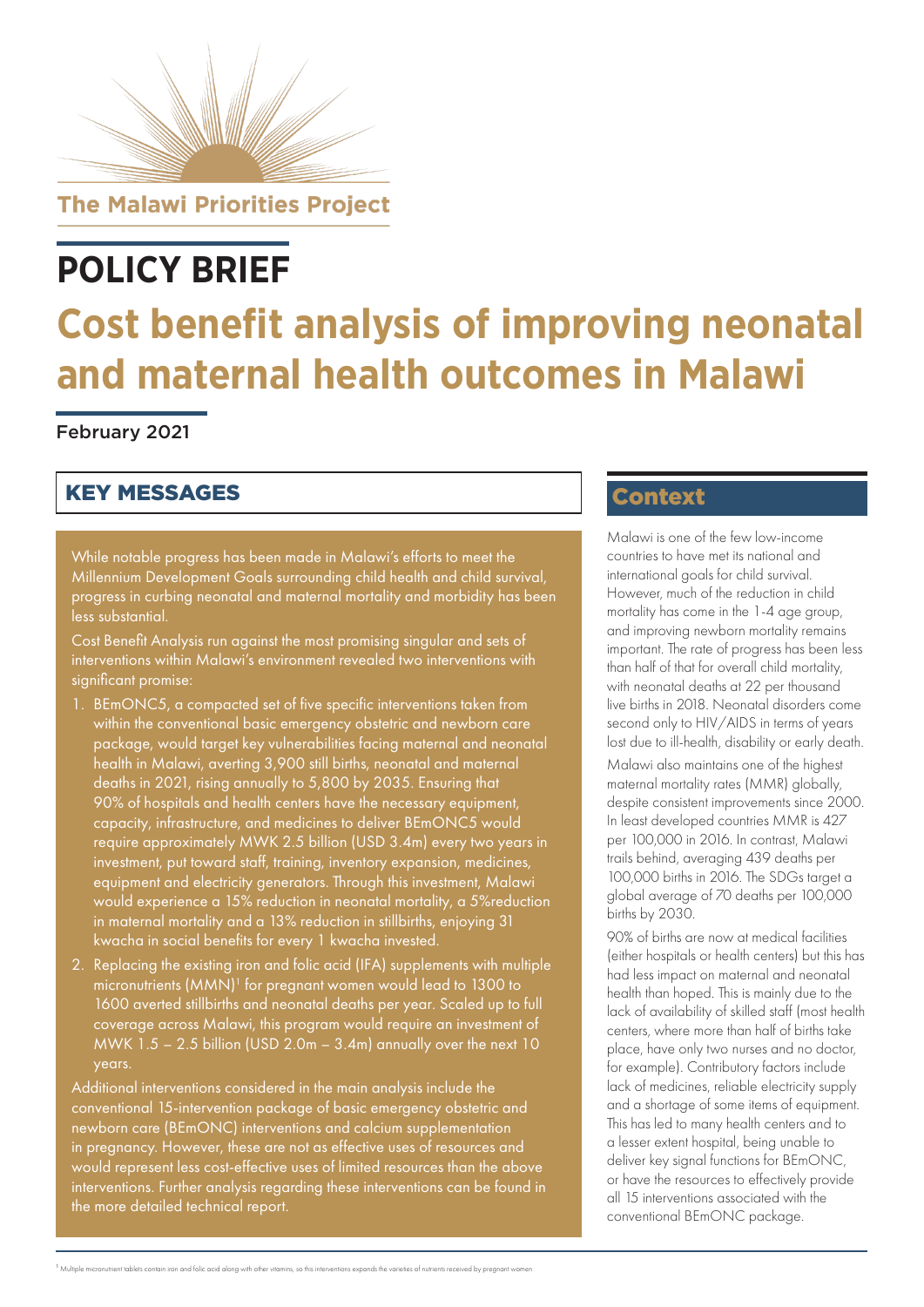#### *Figure 1: Causes of disability-adjusted life years in Malawi, 2017*



*Source: IHME (2019)*

Additionally, 90% of pregnant women currently take iron and folic acid supplements (IFA), provided during antenatal care (ANC) visits, even if only for relatively short periods. IFA has real benefits, since there are a significant number of expectant mothers who are anemic and/or have low levels of folic acid, both of which can lead to poor birth outcomes. While iron and folic acid supplements do have a strong positive impact on MNH writ large, within Malawi, the problem of undernutrition extends further than this, as many women also have inadequate levels of other key micronutrients, such as vitamins A and B12.

Although the country has made considerable progress, a costeffective program of interventions in maternal and neonatal health would allow Malawi to maximize the impact of allocations toward Maternal and Neonatal Health, increasing the number of lives saved per kwacha spent.

## SUMMARY OF FINDINGS

The technical report analyzes in detail six potential interventions and/ packages within MNH. For the purposes of this policy brief we cover only the two most cost-effective ones which may effectively tackle the leading causes of neonatal and maternal mortality in Malawi.

### **Benefits as Lives Saved**

Our examination of the MNH context within Malawi revealed that of the 15 interventions regularly associated with BEmONC, five particular interventions accounted for 90% of the lives saved. The five interventions are: 1) Clean Birthing Environment; 2) Assisted Vaginal Delivery; 3) Neonatal resuscitation; 4) Kangaroo mother care; and, 5) Hygienic cord care. Taken together, these five interventions make a Compacted Obstetric and Newborn Care package which, scaled up to 90% coverage of all hospitals and health clinics, would lead to 1,979 avoided neonatal deaths (15% reduction), 1,787 avoided intra-partum still births (13% reduction) and 107 avoided maternal deaths (5% reduction) in the first year alone. These five interventions do not demand significant further complex equipment or consumables, and can be delivered by midwives and nurses (Table 1). Over the period 2020-2035 we expect the scaling up of these 5 interventions alone to save 72,800 lives (Figure 2). The value of these benefits is estimated at MWK 35 billion (USD 47m) in 2021, rising to MWK 125 billion (USD 168m) by 2035, and accrued in the value of lives saved. From a wealth-creation perspective, immediate economic benefits would be generated from averted maternal deaths, however as these represent only 2.5% of the lives saved, most of the economic benefits of this intervention would be delayed until the newborns saved reach working age.

#### *Figure 2: Lives saved from BEmONC5*



*Source: IHME (2019)*

## *1. BEmONC5: A compacted set of five specific interventions taken from within the conventional basic emergency obstetric and newborn care package*

|  |  |  |  |  |  | Table 1: Five high impact basic emergency and obstetric new-born care interventions |
|--|--|--|--|--|--|-------------------------------------------------------------------------------------|
|--|--|--|--|--|--|-------------------------------------------------------------------------------------|

| <b>Intervention</b>           | <b>Description</b>                                                                                        | <b>Equipment or consumables required</b>                                                                                       |  |  |
|-------------------------------|-----------------------------------------------------------------------------------------------------------|--------------------------------------------------------------------------------------------------------------------------------|--|--|
| Clean birthing<br>environment | A set of simple procedures and protocols<br>to reduce the chance of infection during<br>delivery          | Plastic drawsheet, gloves, hand sanitizer or soap and<br>running water, chlorhexidine (antiseptic), cotton swabs,<br>autoclave |  |  |
| Assisted vaginal delivery     | Vaginal delivery assisted by use of forceps<br>or vacuum extractor                                        | Lidocaine (anesthesia), vacuum extractor or forceps, suture,<br>gauze, syringe, oxytocin, paracetamol, gloves                  |  |  |
| Neonatal resuscitation        | An emergency procedure focused on<br>supporting newborn children who do not<br>readily begin breathing    | Hand operated resuscitator                                                                                                     |  |  |
| Kangaroo mother care          | Holding of newborn babies with skin-to-<br>skin contact for premature births                              | Hat and socks for newborn                                                                                                      |  |  |
| Hygienic cord care            | Procedure of cutting the cord with a<br>new or sterilized equipment and use of<br>antiseptic on the stump | Chlorhexidine (antiseptic), cotton swab, razor blade,<br>umbilical cord clamp                                                  |  |  |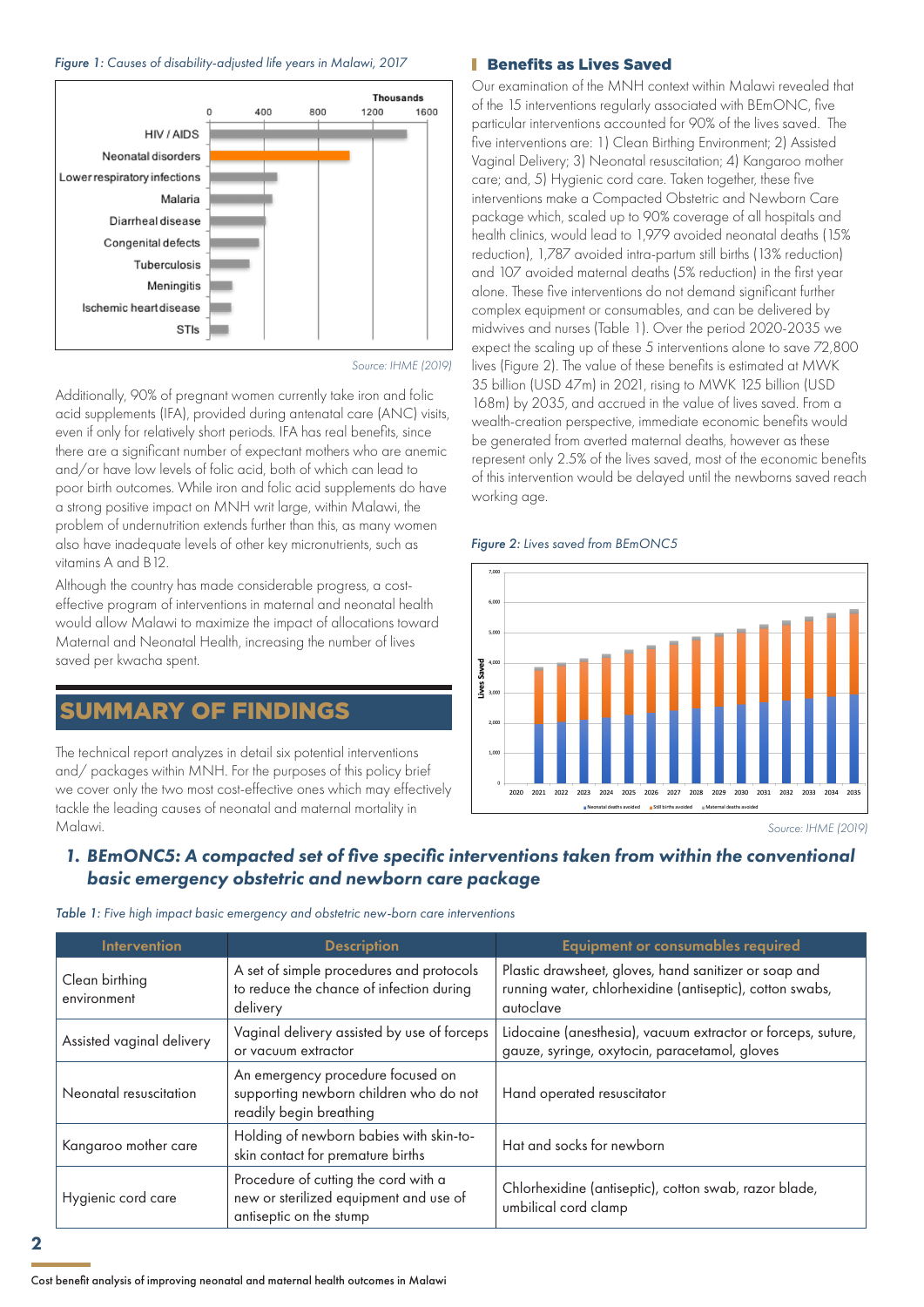## **Costs associated with Provision of BEMONC5:**

Enabling BEmONC5 scaled up to 90% would require investment equivalent to about MWK 2.5 billion every two years with most of the cost required for on-site training including mentorships and recurrent costs associated with delivering the interventions (staff time, consumables, medicines). Additional investments would be needed for autoclaves and back-up electricity sources for facilities. Lastly, to account for stock outs we include a 30% one-time increase in necessary consumables to act as a buffer.2 The total estimated investment from 2020-2035 is MWK 19.8 billion (USD 26.6m) and would be need to be provided by the government or donor groups. Overall, the targeted package has a benefit-cost ratio of 31. investment from 2020-2035 is MWK 19.8 billion (USD 26.6m) and would be need to be provided by the government or donor groups. Overall, the targeted package has an excellent benefit-cost ratio of 31.

### *Figure 3:*



## *2. Multiple Micronutrients, rather than iron and folic acid supplements*

## Benefits as Lives saved and improved Lifetime Incomes:

Replacing simpler iron and folic acid supplements with more comprehensive supplements, such as Multiple Micronutrient pills, would improve maternal malnutrition. This intervention would reduce neonatal mortality by 3-4% and stillbirths by 6%, 1,300-1,600 lives

*Figure 4: Cost of substituting IFA with MMN*

annually (Figure 5). It would also reduce prematurity by 5% and low birth weight by 4-5%. These benefits are significant, estimated in the short run as MWK 10 billion in 2021 rising to 21 billion in 2030 from lives saved alone. Additional benefits would accrue to a staggering 47,000 individuals who would avoid being born with low birth weight and 61,000 who would avoid stunting to 2030. Avoiding these afflictions have been shown to raise lifetime incomes by 8% and 43% respectively, a significant wealth creation potential/ economic benefit when these children reach working age. The overall BCR is 14, this intervention offers good cost-effectiveness.

## Costs associated with Provision of MMN:

Since most women already seek some antenatal care and the health system is set up to provide IFA pills, delivering multiple micronutrients (MMN) in place of IFA is largely a matter of paying extra for the more comprehensive supplements. There is also a modest transitional cost for planning, training and behavioral change communication, but overall the intervention would cost MWK 1,500-2,000 million (USD 2 - 3.4 million) per year (Figure 4). If current arrangements continue, the costs would be financed by the government or donor groups.

#### *Figure 5: Lives saved from substituting IFA with MMN*





sive health supply chain reform would be a more effective improvement, but this should be considered in the context of the entire health system rather than just for BEmONC supplies. While a reform of this nature would requ ing chain reionit would be a more enecitive improvement, but mis site<br>even areater unit cost savinas, improving the benefit-cost ratios pre

3